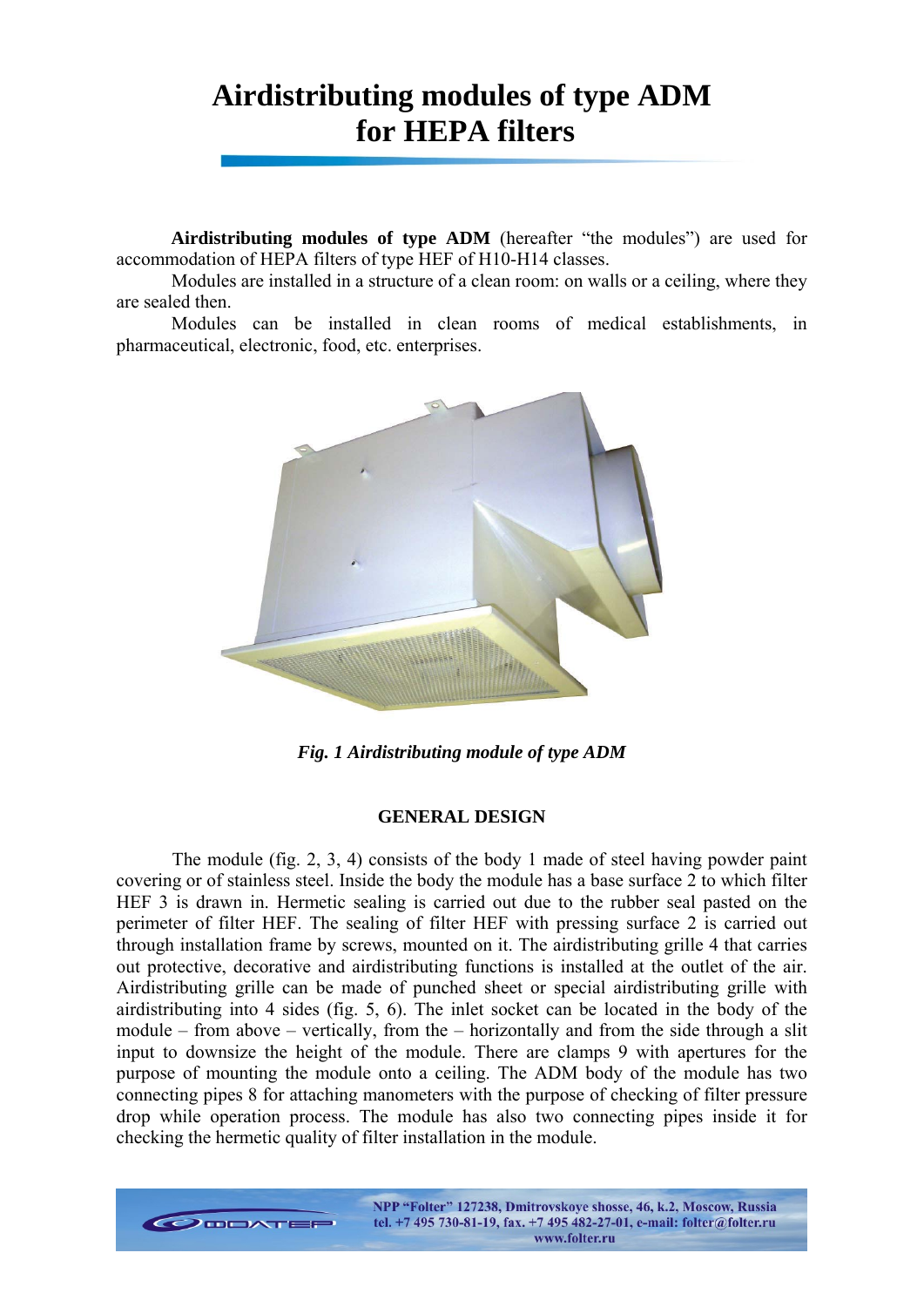

*Fig.2 Scheme of airdistributing module of type ADM -H 1-body; 2-base surface; 3 installation frame; 4-airdistributing grille; 5-filter of type HEF; 6-screws; 7-screws for installation of grille; 8 - control pipes; 9-clamp* 

## **THE DIMENSIONAL AND CONNECTING SIZES OF MODULES OF TYPE ADM-H, mm**

Table 1

| <b>Dimension</b><br>type | Nominal air<br>flow, $m^3/h$ | Filter dimensions | LxB      | $L_1xB_1$ | $\mathcal{L}_{2}$ | B <sub>2</sub> | Д   | H   | $H_1$ |
|--------------------------|------------------------------|-------------------|----------|-----------|-------------------|----------------|-----|-----|-------|
| <b>ADM-H005</b>          | 150                          | 305x305x78        | 395x395  | 335x335   | 230               | 360            | 200 | 415 | 133   |
| $ADM-H$ 002              | 450                          | 530x530x78        | 620x620  | 560x560   | 455               | 585            | 250 | 465 | 158   |
| $ADM-H$ 05               | 300                          | 610x305x78        | 700x395  | 640x335   | 535               | 360            | 250 | 465 | 158   |
| $ADM-H$ 06               | 600                          | 610x610x78        | 700x700  | 640x640   | 535               | 665            | 250 | 465 | 158   |
| <b>ADM-H 105</b>         | 150                          | 305x305x150       | 395x395  | 335x335   | 230               | 360            | 200 | 487 | 133   |
| <b>ADM-H 102</b>         | 450                          | 530x530x150       | 620x620  | 560x560   | 455               | 585            | 250 | 537 | 158   |
| $ADM-H$ 15               | 300                          | 610x305x150       | 700x395  | 640x335   | 535               | 360            | 250 | 537 | 158   |
| $ADM-H16$                | 600                          | 610x610x150       | 700x700  | 640x640   | 535               | 665            | 250 | 537 | 158   |
| <b>ADM-H 305</b>         | 500                          | 305x305x300       | 395x395  | 335x335   | 230               | 360            | 250 | 687 | 158   |
| <b>ADM-H 302</b>         | 1500                         | 530x530x300       | 620x620  | 560x560   | 455               | 585            | 250 | 687 | 158   |
| $ADM-H$ 35               | 1000                         | 610x305x300       | 700x395  | 640x335   | 535               | 360            | 250 | 687 | 158   |
| $ADM-H$ 36               | 2000                         | 610x610x300       | 700x700  | 640x640   | 535               | 665            | 250 | 687 | 158   |
| <b>ADM-H003</b>          | 1200                         | 1220x6100x78      | 700x1310 | 1250x640  | 1145              | 665            | 313 | 528 | 187   |
| $ADM-H$ 004              | 900                          | 1130x530x78       | 1220x620 | 1160x560  | 1055              | 585            | 313 | 528 | 187   |

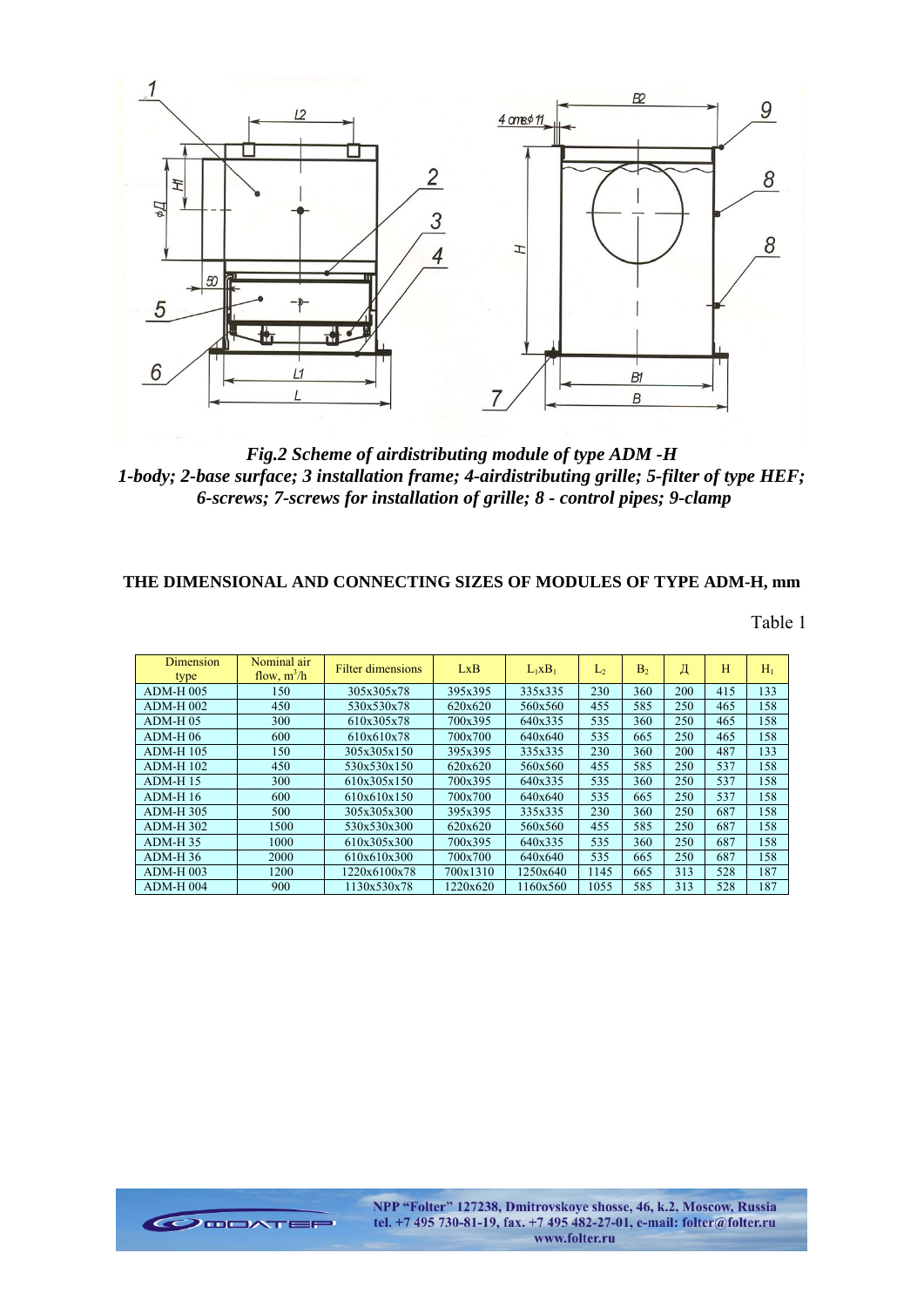

*Fig.3 Scheme of airdistributing module of type ADM-V 1-body; 2-base surface; 3 installation frame; 4-airdistributing grille; 5-filter of type HEF; 6-screws; 7-control pipe; 8-pipe; 9-clamp* 

**THE DIMENSIONAL AND CONNECTING SIZES OF MODULES OF TYPE ADM-V, mm** 

Table 2

| Dimension<br>type | Nominal<br>air flow,<br>$m^3/h$ | Filter<br>dimensions | LxB      | $L_1xB_1$ | L <sub>2</sub> | B <sub>2</sub> | Д   | Η   |
|-------------------|---------------------------------|----------------------|----------|-----------|----------------|----------------|-----|-----|
| $ADM-V$ 005       | 150                             | 305x305x78           | 395x395  | 335x335   | 230            | 360            | 200 | 290 |
| $ADM-V$ 002       | 450                             | 530x530x78           | 620x620  | 560x560   | 455            | 585            | 250 | 290 |
| $ADM-V 05$        | 300                             | 610x305x78           | 700x395  | 640x335   | 535            | 360            | 200 | 290 |
| $ADM-V06$         | 600                             | 610x610x78           | 700x700  | 640x640   | 535            | 665            | 250 | 290 |
| <b>ADM-V 105</b>  | 150                             | 305x305x150          | 395x395  | 335x335   | 230            | 360            | 200 | 362 |
| <b>ADM-V 102</b>  | 450                             | 530x530x150          | 620x620  | 560x560   | 455            | 585            | 250 | 362 |
| $ADM-V15$         | 300                             | 610x305x150          | 700x395  | 640x335   | 535            | 360            | 200 | 362 |
| $ADM-V16$         | 600                             | 610x610x150          | 700x700  | 640x640   | 535            | 665            | 250 | 362 |
| <b>ADM-V305</b>   | 500                             | 305x305x300          | 395x395  | 335x335   | 230            | 360            | 250 | 512 |
| <b>ADM-V 302</b>  | 1500                            | 530x530x300          | 620x620  | 560x560   | 455            | 585            | 250 | 512 |
| $ADM-V$ 35        | 1000                            | 610x305x300          | 700x395  | 700x335   | 535            | 360            | 250 | 512 |
| $ADM-V36$         | 2000                            | 610x610x300          | 700x700  | 640x640   | 535            | 665            | 250 | 512 |
| <b>ADM-V 003</b>  | 1200                            | 1220x610x78          | 1310x700 | 1250x640  | 1145           | 665            | 313 | 290 |
| $ADM-V$ 004       | 900                             | 1130x530x78          | 1220x620 | 1160x560  | 1055           | 585            | 313 | 290 |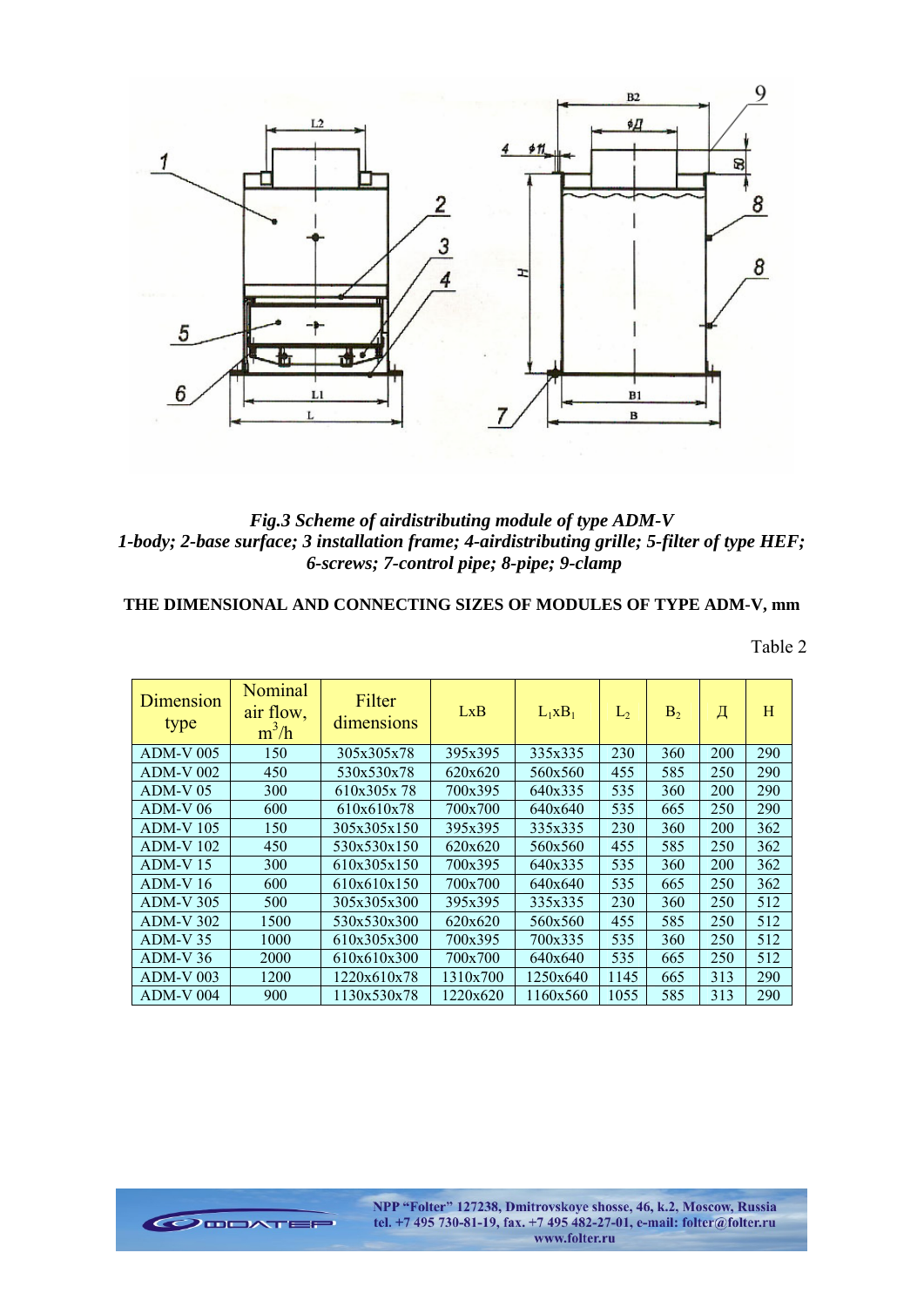

*Fig.4 Scheme of airdistributing module of type ADM-HS 1-body; 2-base surface; 3 installation frame; 4-airdistributing grille; 5-filter of type HEF; 6-screws; 7-control pipe; 8-pipe; 9-clamp* 

## **THE DIMENSIONAL AND CONNECTING SIZES OF MODULES OF TYPE ADM-HS, mm**

|                   |                                        |                      |          |           |                |                |     |     |       | 1 aviv |
|-------------------|----------------------------------------|----------------------|----------|-----------|----------------|----------------|-----|-----|-------|--------|
| Dimension<br>type | <b>Nominal</b><br>air flow,<br>$m^3/h$ | Filter<br>dimensions | LxB      | $L_1xB_1$ | L <sub>2</sub> | B <sub>2</sub> | Д   | H   | $H_1$ | $\Pi$  |
| ADM-HS 005        | 150                                    | 305x305x78           | 395x395  | 335x335   | 230            | 360            | 200 | 315 | 110   | 140    |
| ADM-HS 002        | 450                                    | 530x530x78           | 620x620  | 560x560   | 455            | 585            | 200 | 315 | 110   | 140    |
| ADM-HS 05         | 300                                    | 610x305x78           | 700x395  | 640x335   | 535            | 360            | 200 | 315 | 110   | 140    |
| ADM-HS 06         | 600                                    | 610x610x78           | 700x700  | 640x640   | 535            | 665            | 250 | 315 | 135   | 140    |
| ADM-HS 105        | 150                                    | 305x305x150          | 395x395  | 335x335   | 230            | 360            | 200 | 386 | 110   | 140    |
| ADM-HS 102        | 450                                    | 530x530x150          | 620x620  | 560x560   | 455            | 585            | 200 | 386 | 110   | 140    |
| ADM-HS 15         | 300                                    | 610x305x 150         | 700x395  | 640x335   | 535            | 360            | 200 | 386 | 110   | 140    |
| ADM-HS 16         | 600                                    | 610x610x150          | 700x700  | 640x640   | 535            | 665            | 250 | 386 | 135   | 140    |
| ADM-HS 305        | 500                                    | 305x305x300          | 395x395  | 335x335   | 230            | 360            | 200 | 545 | 110   | 140    |
| ADM-HS 302        | 1500                                   | 530x530x300          | 620x620  | 560x560   | 455            | 585            | 313 | 545 | 165   | 140    |
| ADM-HS35          | 1000                                   | 610x305x 300         | 700x395  | 640x335   | 535            | 360            | 200 | 545 | 110   | 140    |
| ADM-HS 36         | 2000                                   | 610x610x300          | 700x700  | 640x640   | 535            | 665            | 250 | 545 | 110   | 140    |
| ADM-HS 003        | 1200                                   | 1220x610x78          | 1310x700 | 1250x640  | 1145           | 665            | 200 | 315 | 110   | 140    |
| ADM-HS 004        | 900                                    | 1130x530x78          | 1220x620 | 1160x560  | 1055           | 585            | 200 | 315 | 110   | 140    |

#### **MARKING**

Example of marking: ADM-HS-006 S9

 H- horizontal (side inlet); H - a position of an feed socket  $V$  - vertical (from above inlet);

HS- horizontal with slit inlet.

006- dimension-type of module conforming to the marking of filters HEF (see tables  $1, 2, 3$ )

"if there is no notation" – steel with powder painting;

SS- stainless steel sheet SS- stainless steel sheet;

Table 3